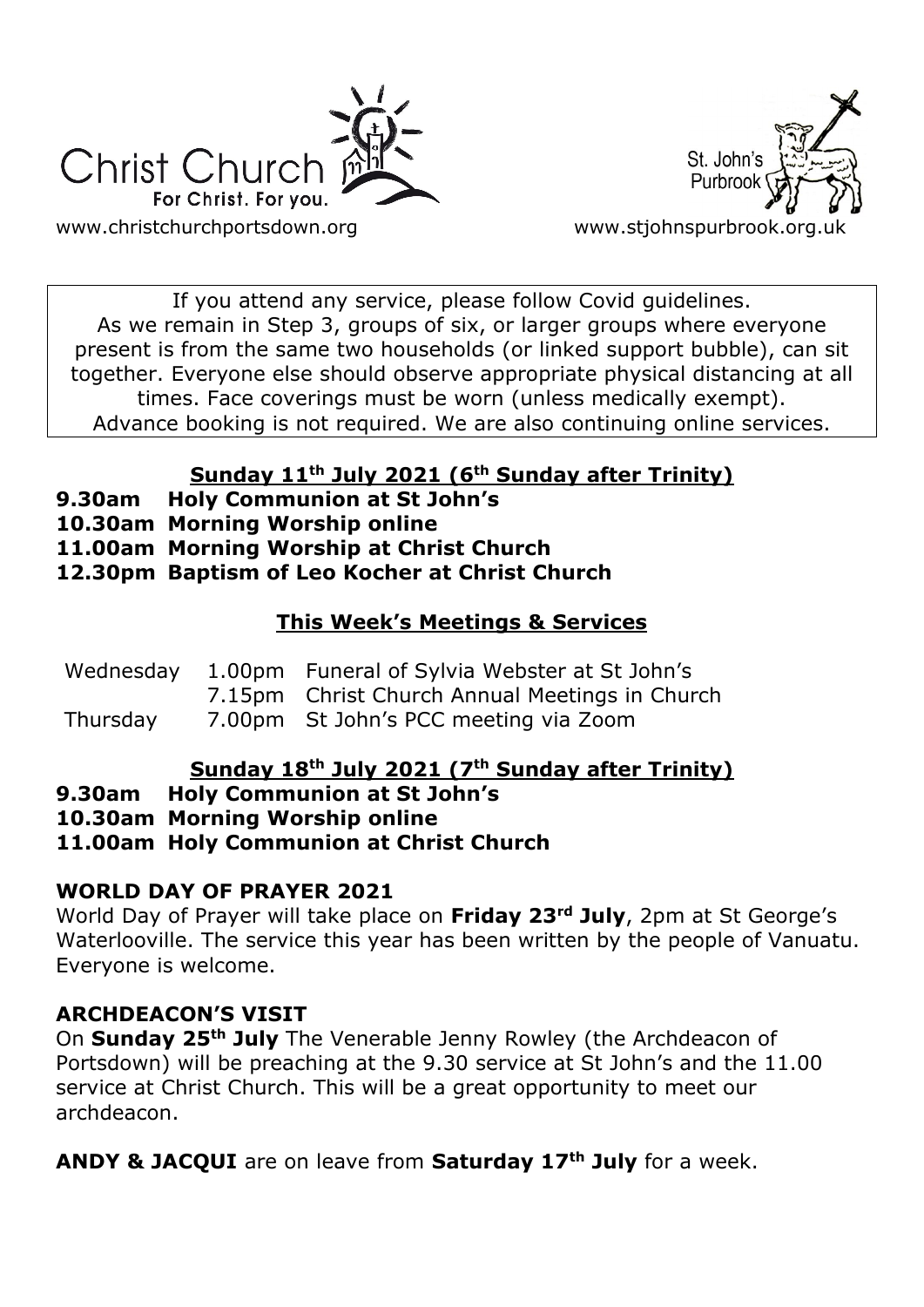### **ST JOHN'S ANNUAL MEETINGS**

At the annual meetings on 4<sup>th</sup> July, Bill Jeffery was elected as churchwarden. There remains a vacancy for a second warden. Philip Summers was elected to the PCC. There remain a further three vacancies on the PCC.

## **CHRIST CHURCH ANNUAL MEETINGS**

The annual meetings for Christ Church will be held on **Wednesday 14th July** at 7.15pm in the church and via zoom. Please email the Vicar for details of the Zoom meeting. We need to elect 2 churchwardens, 1 Deanery Synod member and 6 PCC members. If you would like a nomination form for any of these vacancies, please speak to the Vicar. The annual report (which includes the accounts for 2020) can be found at

christchurchportsdown.org/wp-content/uploads/2021/06/Christ-Church-Annual-Report-2020.pdf

If you would like a printed copy, please contact Jacqui Wilson.

### **HOLIDAY AT HOME**

Save the Date: **Wednesday 11th August** 10.00am-2.30pm. We hope to be able to hold "Holiday at Home - On safari" in partnership with the Church of the Good Shepherd.

### **MISSION OF THE MONTH**

July's Mission of the Month at Christ Church is The Mission to Seafarers, which seeks to promote the spiritual, moral and physical wellbeing of seafarers and their families worldwide.

Donations can made online at missiontoseafarers.org/donate

|                      | <b>CONTACTS</b>                            |  |
|----------------------|--------------------------------------------|--|
| <b>Vicar</b>         | <b>Revd Andy Wilson</b> (day off Monday)   |  |
|                      | vicar@christchurchportsdown.org            |  |
|                      | purbrookvicar@gmail.com                    |  |
| <b>Associate</b>     | <b>Revd Laura Cameron</b>                  |  |
| <b>Minister</b>      | revdlauracameron@gmail.com                 |  |
| <b>Curate</b>        | <b>Revd Matt Grove</b> (day off Friday)    |  |
|                      | matt.grove@christchurchportsdown.org       |  |
| <b>Churchwarden</b>  | <b>Stephen Anderson</b>                    |  |
| <b>CCP</b>           | stephen.anderson@christchurchportsdown.org |  |
| Churchwarden         | <b>Karina Golledge</b>                     |  |
| <b>CCP</b>           | thegolledges@btinternet.com                |  |
| Churchwarden         | <b>Bill Jeffery</b>                        |  |
| <b>SJP</b>           | purbrookchurch@qmail.com                   |  |
| <b>Administrator</b> | <b>Emma Evans</b>                          |  |
|                      | parish.office@christchurchportsdown.org    |  |
| <b>Hall Manager</b>  | Jacqui Wilson                              |  |
| <b>CCP</b>           | hall.manager@christchurchportsdown.org     |  |
| Website              | <b>Matt Doe</b>                            |  |
|                      | webmaster@christchurchportsdown.org        |  |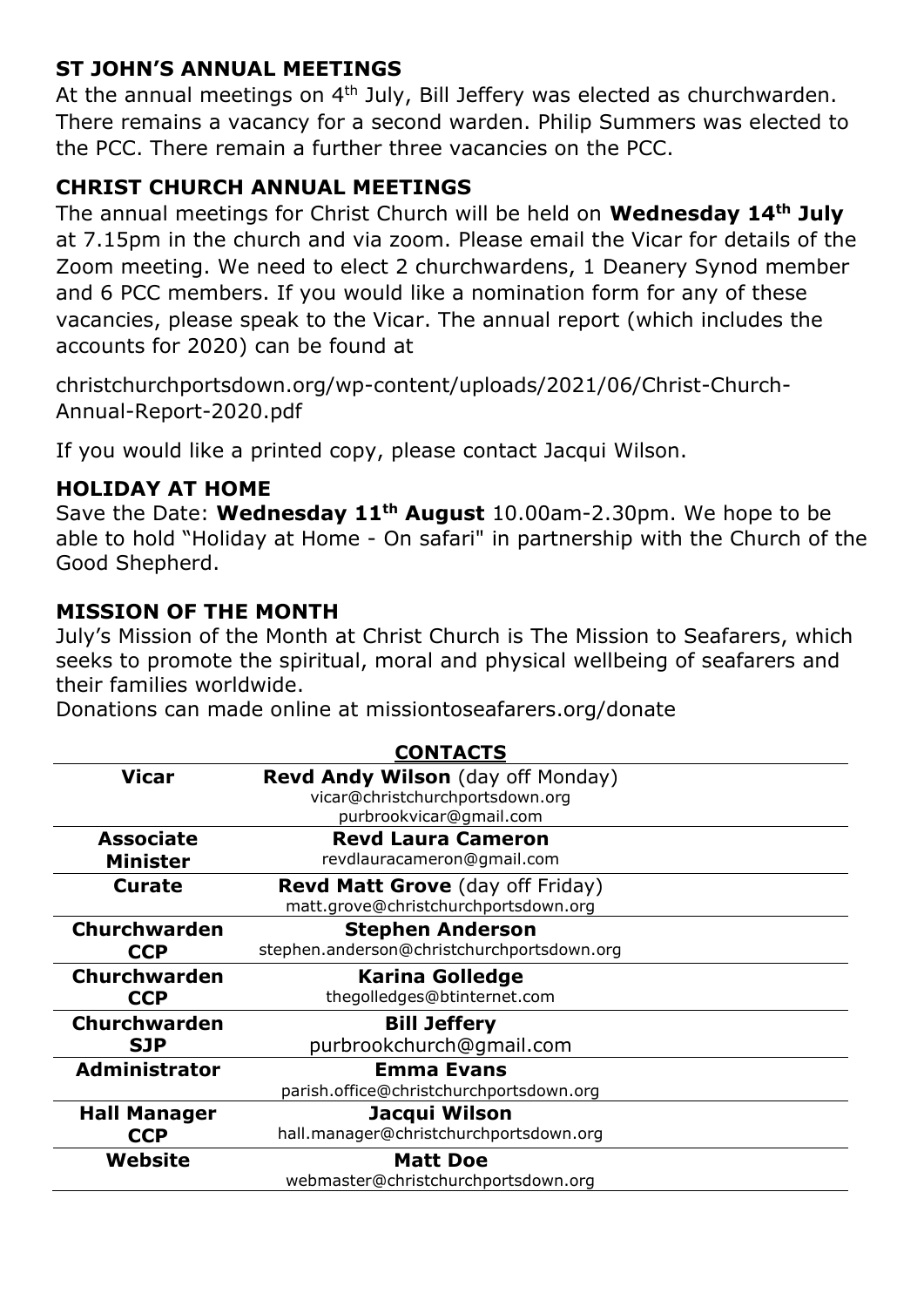### **Sunday 11 July 2021**

6th Sunday after Trinity

#### **Collect**

Merciful God, you have prepared for those who love you such good things as pass our understanding: pour into our hearts such love toward you that we, loving you in all things and above all things, may obtain your promises, which exceed all that we can desire; through Jesus Christ your Son our Lord, who is alive and reigns with you, in the unity of the Holy Spirit, one God, now and for ever. **Amen**

#### **Amos 7:7–15**

 $7$  This is what he showed me: the Lord was standing beside a wall built with a plumbline, with a plumb-line in his hand. <sup>8</sup> And the Lord said to me, 'Amos, what do you see?' And I said, 'A plumb-line.' Then the Lord said, 'See, I am setting a plumb-line in the midst of my people Israel; I will never again pass them by;  $9$  the high places of Isaac shall be made desolate, and the sanctuaries of Israel shall be laid waste, and I will rise against the house of Jeroboam with the sword. $^{\prime}$  10 Then Amaziah, the priest of Bethel, sent to King Jeroboam of Israel, saying, 'Amos has conspired against you in the very centre of the house of Israel; the land is not able to bear all his words.  $^{11}$  For thus Amos has said, "Jeroboam shall die by the sword, and Israel must go into exile away from his land."' <sup>12</sup> And Amaziah said to Amos, 'O seer, go, flee away to the land of Judah, earn your bread there, and prophesy there;  $13$  but never again prophesy at Bethel, for it is the king's sanctuary, and it is a temple of the kingdom.' <sup>14</sup> Then Amos answered Amaziah, 'I am no prophet, nor a prophet's son; but I am a herdsman, and a dresser of sycomore trees,  $15$  and the Lord took me from following the flock, and the Lord said to me, "Go, prophesy to my people Israel."

*This is the word of the Lord. Thanks be to God.*

#### **Psalm 85:8–13**

<sup>8</sup> I will listen to what the Lord God will say, for he shall speak peace to his people and to the faithful, that they turn not again to folly.  $9$  Truly, his salvation is near to those who fear him, that his glory may dwell in our land. <sup>10</sup> Mercy and truth are met together, righteousness and peace have kissed each other; <sup>11</sup> Truth shall spring up from the earth and righteousness look down from heaven. <sup>12</sup> The Lord will indeed give all that is good, and our land will yield its increase.  $13$  Righteousness shall go before him and direct his steps in the way.

#### **Ephesians 1:3–14**

<sup>3</sup> Blessed be the God and Father of our Lord Jesus Christ, who has blessed us in Christ with every spiritual blessing in the heavenly places,  $4$  just as he chose us in Christ before the foundation of the world to be holy and blameless before him in love. <sup>5</sup> He destined us for adoption as his children through Jesus Christ, according to the good pleasure of his will, <sup>6</sup> to the praise of his glorious grace that he freely bestowed on us in the Beloved.  $<sup>7</sup>$  In him we have redemption through his blood, the forgiveness of our</sup> trespasses, according to the riches of his grace  $8$  that he lavished on us. With all wisdom and insight  $9$  he has made known to us the mystery of his will, according to his good pleasure that he set forth in Christ,  $10$  as a plan for the fullness of time, to gather up all things in him, things in heaven and things on earth.  $11$  In Christ we have also obtained an inheritance, having been destined according to the purpose of him who accomplishes all things according to his counsel and will,  $12$  so that we, who were